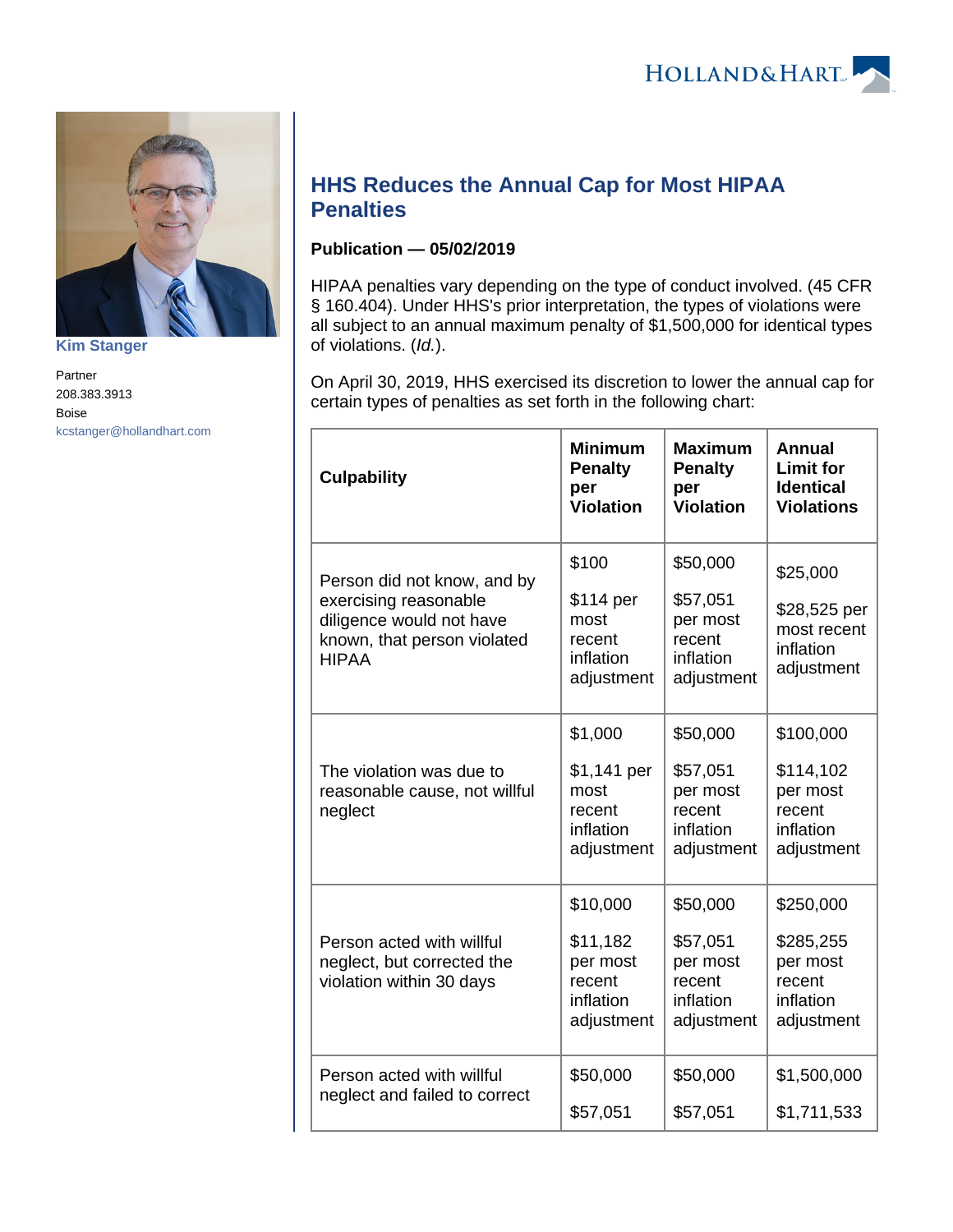

| recent<br>recent<br>recent<br>inflation<br>inflation<br>inflation<br>adjustment   adjustment<br>adjustment $ $ |
|----------------------------------------------------------------------------------------------------------------|
|----------------------------------------------------------------------------------------------------------------|

Before you get too excited about the reduced annual cap, you should remember the following:

- 1. The penalty amounts are subject to annual cost of living adjustments. (45 CFR §§ 102 and 160.404(a); see 83 FR 51378).
- 2. The new annual caps only apply to identical violations. A single act or omission may result in different violations that are not identical. For example, an impermissible disclosure may violate separate HIPAA requirements, each of which may trigger a different penalty and separate annual cap. (45 CFR § 160.406). Also, the Office for Civil Rights ("OCR") may impose a separate penalty for each individual whose information was improperly accessed or disclosed. (71 FR 8404-07). In the case of a continuing violation (e.g., the failure to implement a required safeguard or obtain a required business associate agreement), a separate violation occurs each day the covered entity or business associate is in violation of the provision. (45 CFR § 160.406).
- 3. If an entity does not act with willful neglect and corrects the violation within 30 days after the covered entity or business associate knew, or by exercising reasonable diligence, would have known of the violation, the OCR may not impose a penalty; such correction is an affirmative defense to penalties. (45 CFR § 160.410(c)). On the other hand, if the entity acts with willful neglect, the relevant penalty is mandatory. (45 CFR § 160.404(b)(iii)-(iv); 75 FR 40876).
- 4. A covered entity or business associate is vicariously liable for the violations of their respective agents, including workforce members or business associates acting within the scope of their agency under the federal common law of agency. (45 CFR § 160.402(c)).

In short, HIPAA penalties may add up quickly despite the reduced annual cap on identical types of violations. Covered entities and business associates must ensure that they continue to comply with HIPAA, avoid acting with "willful neglect" at all costs, and correct any violations within 30 days to invoke the affirmative defense to penalties.

For questions regarding this update, please contact: Kim C. Stanger Holland & Hart, 800 W Main Street, Suite 1750, Boise, ID 83702 email: [kcstanger@hollandhart.com](mailto:kcstanger@hollandhart.com), phone: 208-383-3913

This news update is designed to provide general information on pertinent